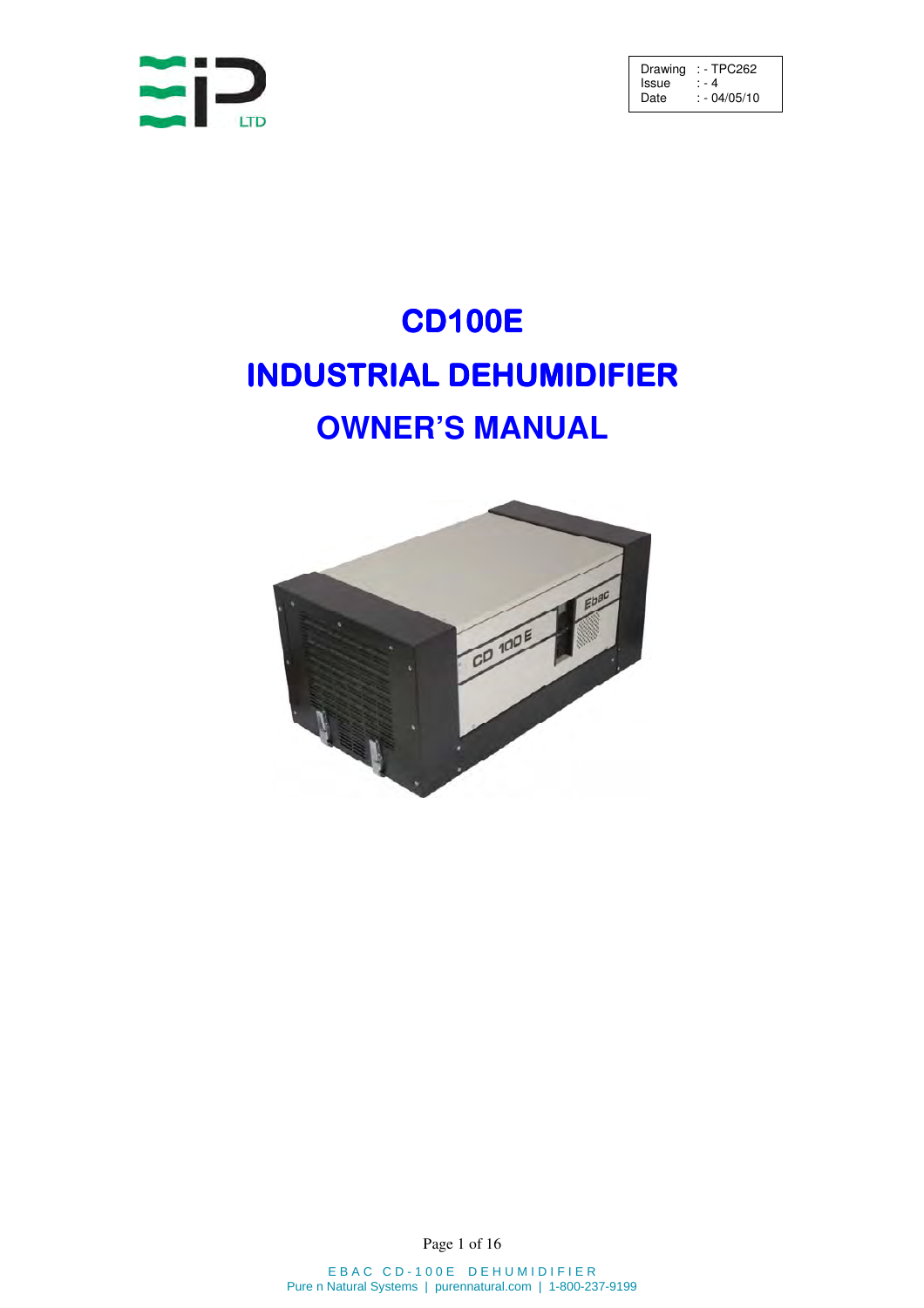

# **UNPACKING**

Carefully remove the CD100 dehumidifier unit from its transit box and visually check for signs of transit damage. If there is evidence of damage DO NOT attempt to operate the unit, call your supplier for advice. Do not discard the packing; it will be useful when transporting the dehumidifier unit in the future.

# **INTRODUCTION**

Dehumidifiers remove moisture from the air that is circulating through the unit. The resulting reduction of relative humidity helps prevent rust, rot, mould, mildew and condensation within the room, shelter or other enclosed spaces where the dehumidifier is used.

A dehumidifier consists of a motor-compressor unit, a refrigerant condenser, an air circulating fan, a refrigerated evaporator, a means for collecting and disposing of the condensed moisture and a cabinet to house these components.

The fan draws the moist room air through the cold evaporator coil which cools the air below its dew point. Moisture forms on the evaporator and is collected in the condensate tray then lead away to a permanent drain. The cooled air then passes through the hot condenser, where it is re-heated with the same energy removed during the cooling phase and the addition heat derived from the compressor. The air is therefore discharged into the room at a slightly higher temperature but at a lower relative humidity than that at which it entered the unit. Continuous circulation of room air through the dehumidifier gradually reduces the relative humidity of the room.

The CD100 dehumidifier is a rugged reliable drying unit designed to operate effectively over a broad range of temperature and humidity conditions. A powerful and reliable active hot gas defrost system, controlled by an electronic timer, guarantees positive de-icing, thereby optimizing at low temperatures.

The unit incorporates a welded steel chassis and is finished in vinyl coated steel covers for resilience to damage caused by rough handling.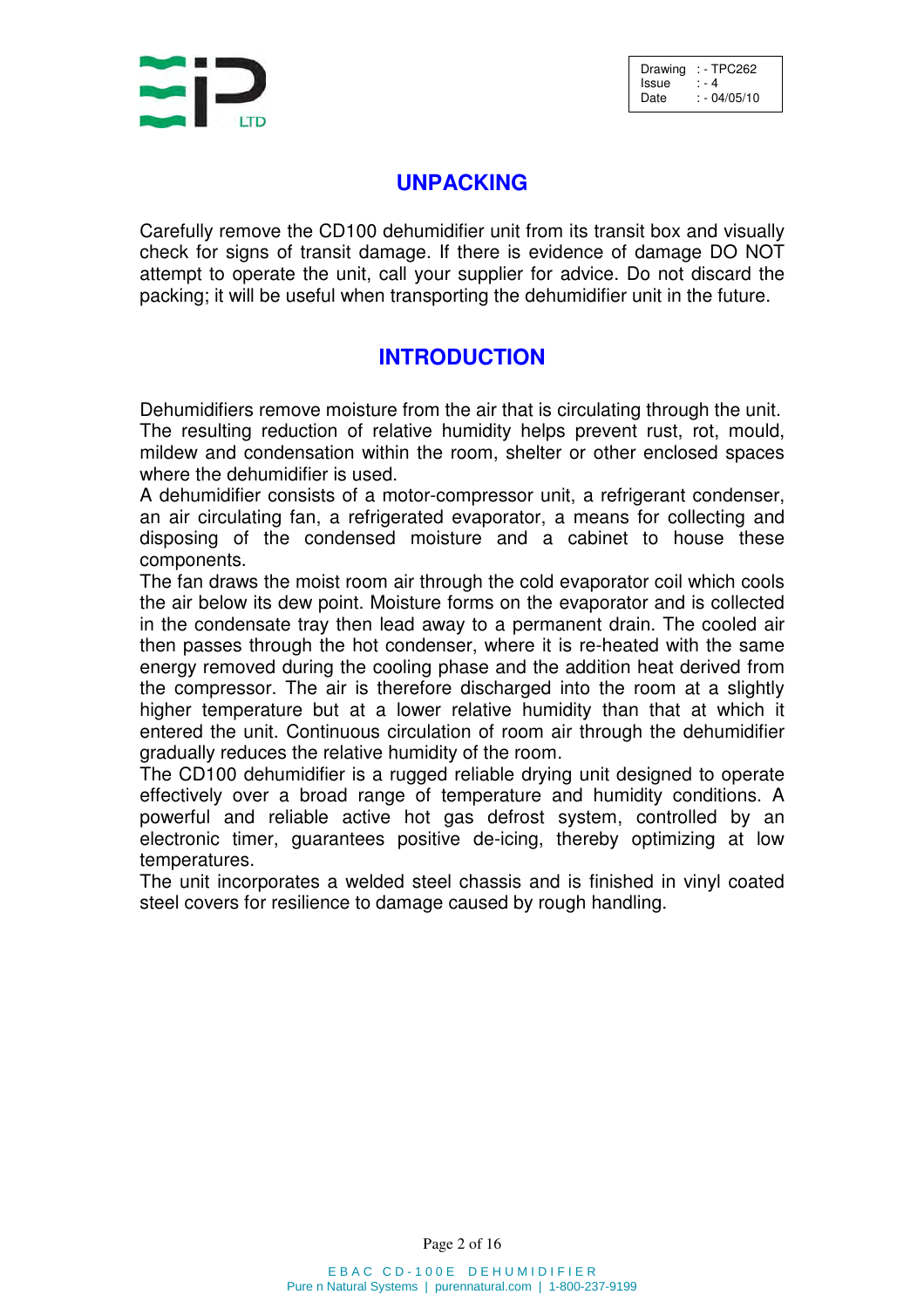

# **SPECIFICATIONS**

| <b>MODEL:</b>                   | <b>CD100E</b>                                                       |
|---------------------------------|---------------------------------------------------------------------|
| HEIGHT: 400mm                   |                                                                     |
|                                 | WIDTH: 900mm                                                        |
|                                 | DEPTH: 500mm                                                        |
| WEIGHT: 50 Kg                   |                                                                     |
| <b>AIRFLOW:</b>                 | $510 \text{ cu.m/hr}$                                               |
| <b>POWER</b>                    | $1.2Kw$ (max)                                                       |
| <b>POWER SUPPLY:</b>            | 110V/120V, 1p,<br>50Hz/60Hz.                                        |
| <b>FINISH:</b>                  | <b>Vinyl Coated Steel</b>                                           |
| <b>MOBILITY:</b>                | <b>Choice of Mobility</b><br>Aids - Wheels of<br><b>Skid Handle</b> |
| <b>REFRIGERANT</b><br>TYPE/QTY: | R407c (0.54Kg)                                                      |

"This product contains fluorinated greenhouse gases covered by the Kyoto Protocol. The refrigeration system is hermetically sealed.

The Global Warming Potential (GWP) of refrigerants used in products manufactured by Ebac Industrial Products Ltd is as follows

> R134a – 1300 R407c – 1610

For type and weight of refrigerant contained in this unit, please refer to the product data label"

Page 3 of 16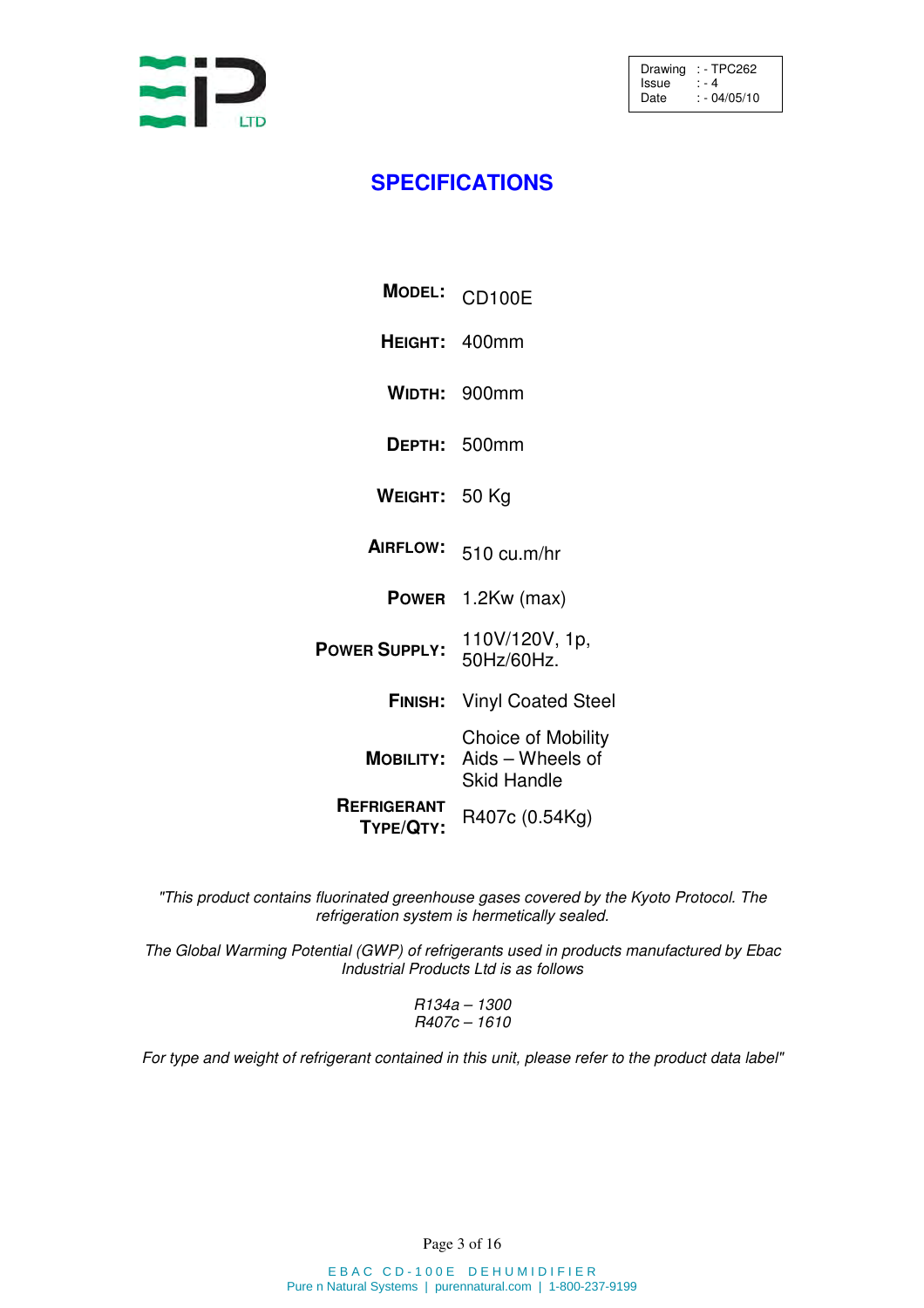

# **INSTALLATION**

### **POSITIONING:**

Position the dehumidifier unit in the center of the room to be conditioned if at all possible. However if a damp patch is particularly apparent the outlet grille should be pointed towards it.

**NOTE:** Both inlet grille and outlet grille of the dehumidifier unit must have clear space around them and not be obstructed in anyway.

#### **WIRING:**

Connect the power cord of the dehumidifier to a suitable single phase, fused power supply. As follows:-

| Brown        | Live           |
|--------------|----------------|
| Blue         | Neutral        |
| Green/Yellow | Earth (ground) |

#### **ALARM WIRING:**

Plug L (Normally Open Contacts) Plug N (Close on Humidity Rise) Plug E (Earth)

#### **DRAINAGE:**

Connect a 15mm inside diameter hose to the condensate outlet pipe (positioned centrally, beneath the air inlet grille). Secure the hose using a worm drive clip. The hose should at no point be raised higher than the outlet pipe. Failure to observe this requirement will result in flooding of the dehumidifier unit. Ensure the draintube heater tape is inserted the full length of the drain tube.

#### **OPTIONAL:**

The CD100 may also be fitted with a water pump capable of discharging the condensate a vertical height of 30ft. The water can, therefore, be discharged into a drain some distance away.

Page 4 of 16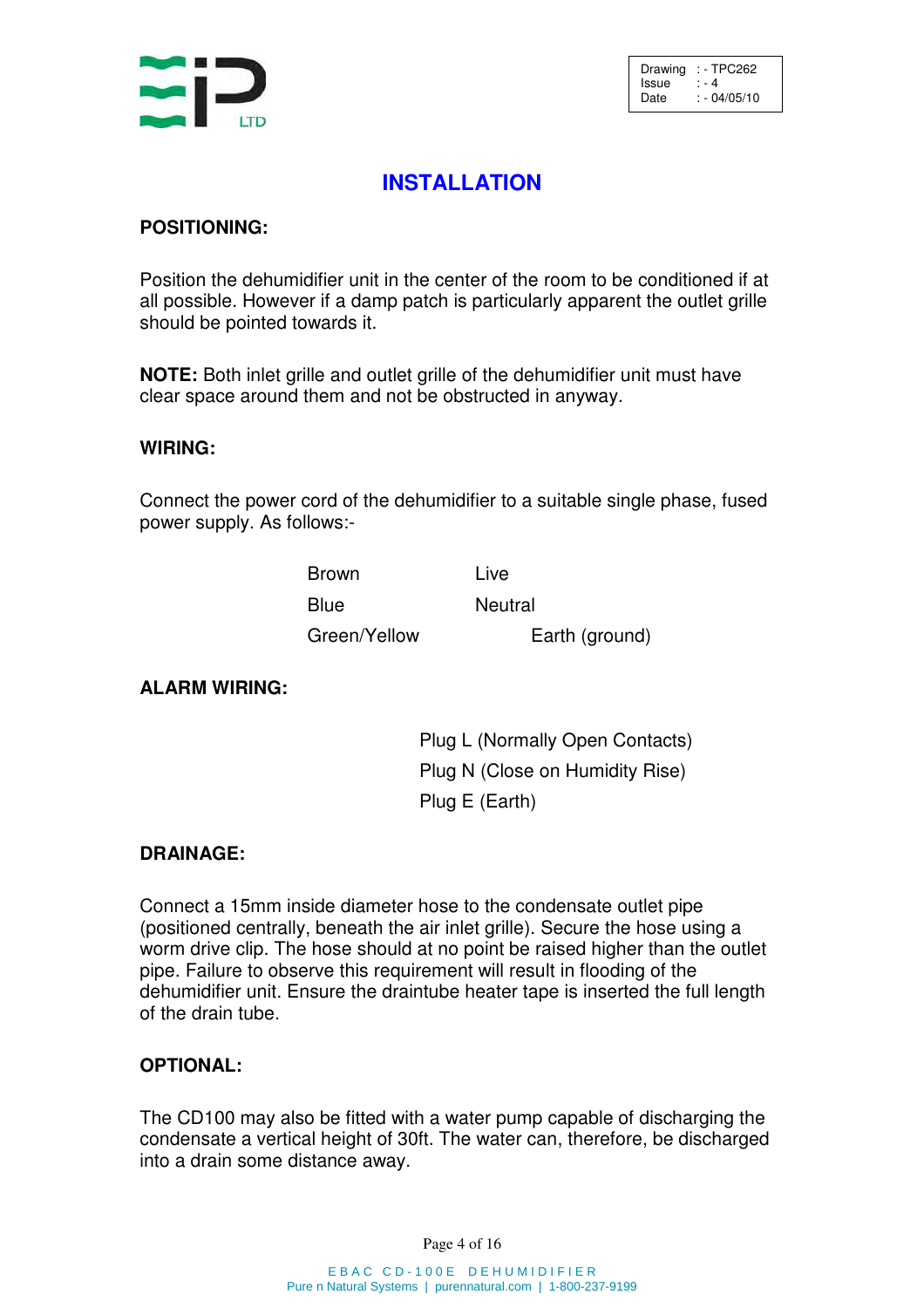

# **OPERATION**

The operation of the dehumidifier is to remove moisture from the air by having it condense on the cool tubes of the evaporator coil. The air then passes over the hot condenser and returns to the conditioned space slightly warmer and at reduced moisture content. To concentrate drying all doors and windows should be kept closed.

### **AIR MOVING SYSTEM:**

Air is drawn in through the inlet grille at the rear of the dehumidifier (below the handle) and over the two heat exchanges (evaporator/condenser coils) under the influence of the axial fan, which is driven by the motor. The operation of the fan motor is to run continuously whenever power is supplied to the dehumidifier. The fan motor used in the dehumidifier unit is induction protected i.e. the motor is able to take stalled current without burning out the motor windings.

### **TEST FOR CORRECT OPERATION:**

**WARNING:**

DO NOT RUN THE MACHINE WITHOUT THE COVERS IN PLACE FOR ANY LONGER THAN NECESSARY. DO NOT REMOVE / REPLACE THE COVERS WITH THE POWER ON

Remove the cover by releasing the retaining bolts and follow the test procedure laid out below.

- 1. Set the adjustment humidistat to maximum
- 2. Switch the machine to the on position; this will result in the compressor starting to run and the fan blade to starting to rotate.
- 3. When the compressor has been running for twenty minutes the coils located above the drain tray will be evenly coated in frost. (If the temperature is above 25ºC the coils will be covered in water).
- 4. After the machine has been running for approximately fifty minutes the unit will automatically enter defrost. The defrost cycle lasts for approximately three minutes; this will result in the frost on the coils meeting and dripping into the drainage tray.
- 5. After the defrost cycle has finished the machine will return to normal operation.
- 6. Ensure the condensate drains away from the machine.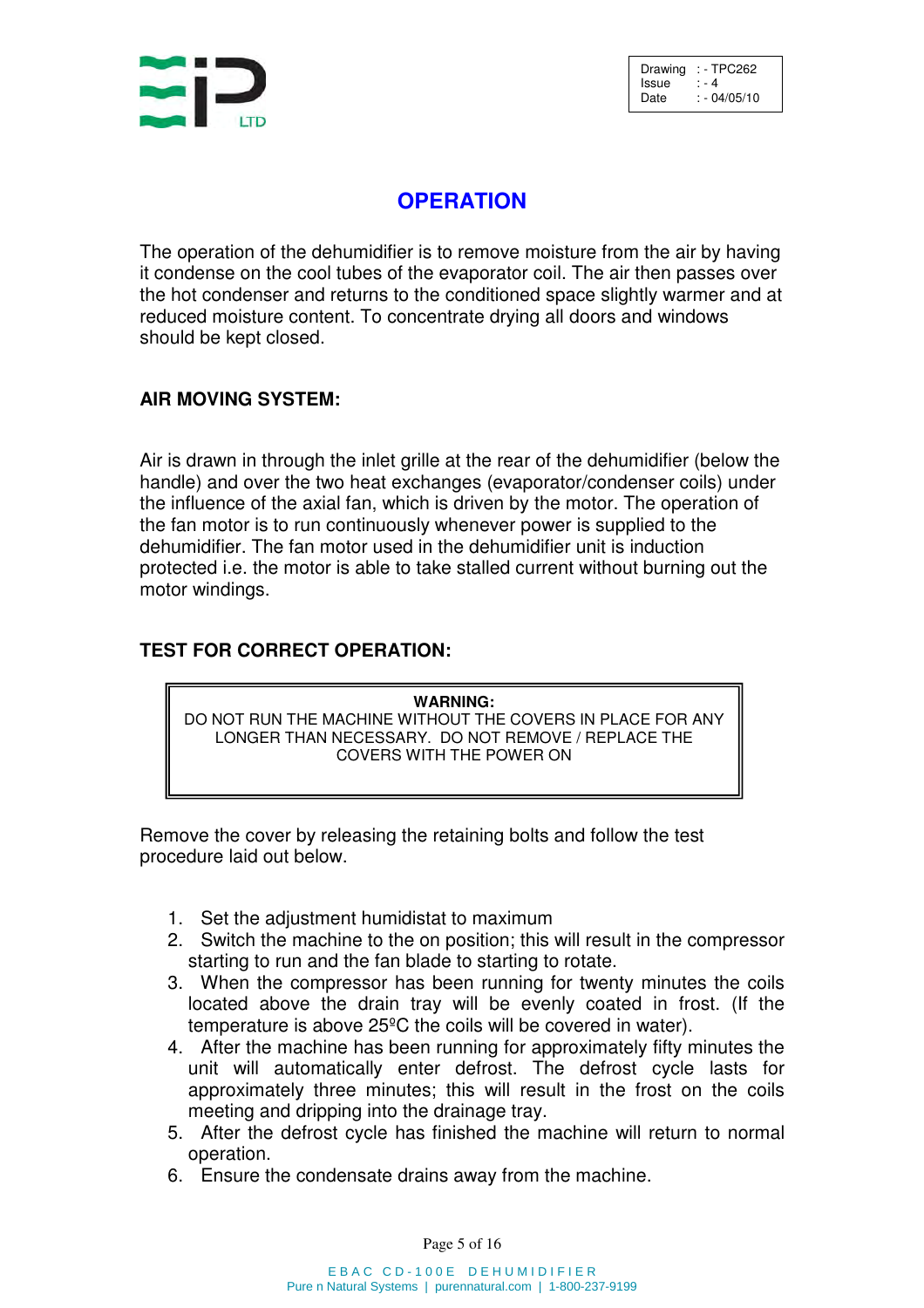

#### **WARNING:**

- Due to the high pressures within the refrigeration circuit, under no circumstances must direct heat be applied to the evaporator coil in an attempt to remove the build up of ice.
- No attempt should be made to cut open any part of the refrigeration circuit due to high pressures and gas involved. If the unit is switched off at the mains power supply for any reason, the unit must be allowed to stand at rest for at least three minutes before restarting. Failure to do so may cause the unit to blow the fuses owing to the compressor due to there being a refrigerant imbalance.

### **SETTING THE ADJUSTABLE HUMIDISTAT:**

The positioning of the humidistat depends on the application the CD100 is being used for and the conditions within the area to be dried. The following table can be used as a guide:

| <b>APPLICATION</b> | <b>HUMIDISTAT</b><br><b>SETTING</b> |  |  |
|--------------------|-------------------------------------|--|--|
| <b>FACTORIES</b>   | 60%                                 |  |  |
| <b>WAREHOUSES</b>  | 50%                                 |  |  |
| <b>BASEMENTS</b>   | 50%                                 |  |  |
| <b>DEFLOODING</b>  | 40%                                 |  |  |

#### **INDICATOR PANEL**

The CD100 is fitted with an indicator lamp to show when power is available and when the unit is switched on.

If the unit does not appear to be functioning correctly refer to the repairs section.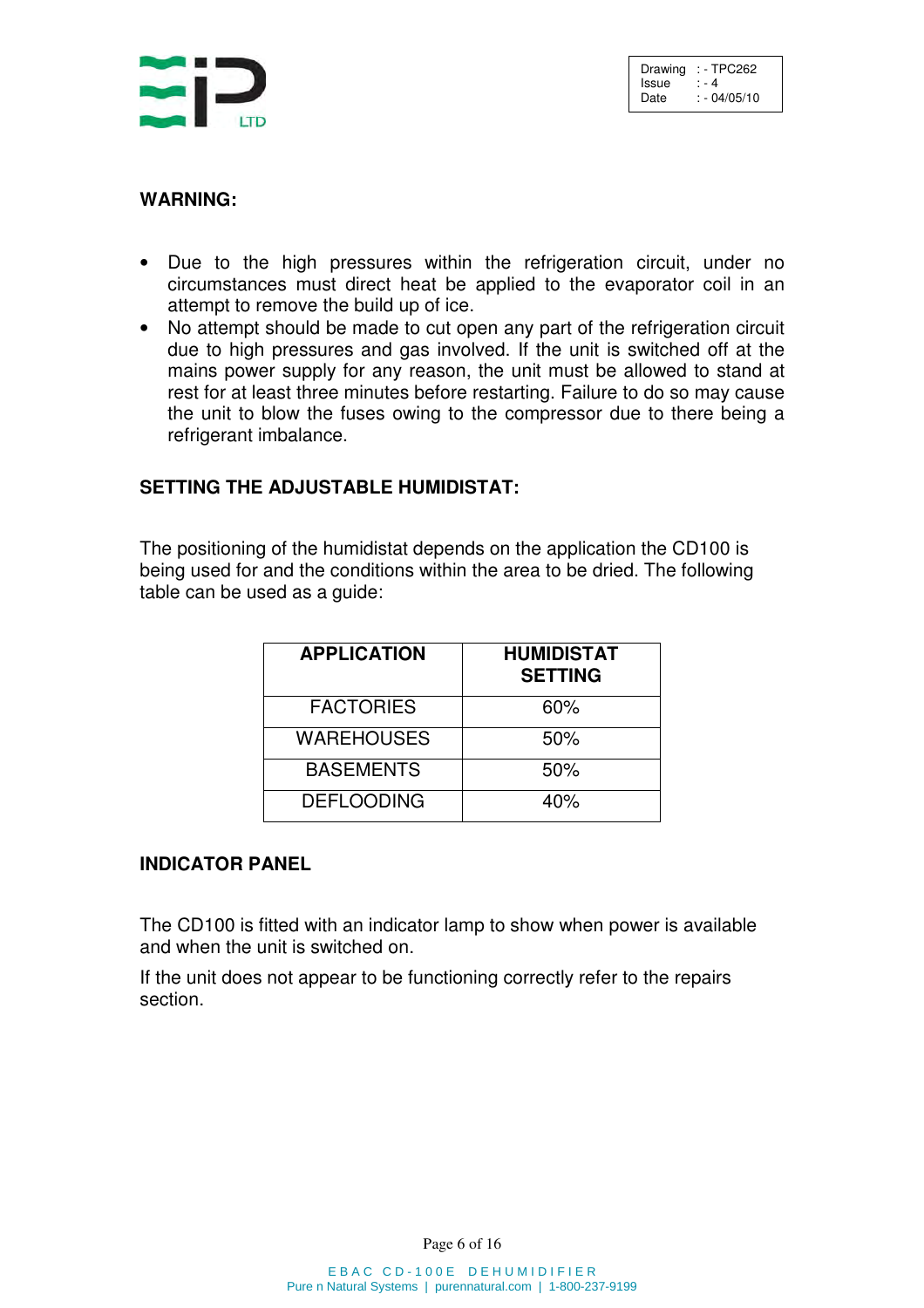

### **SPECIAL FEATURES**

#### **HEATED CONDENSATE DRAINAGE TUBE:**

The CD100E dehumidifier is fitted with a heater tape which runs the length of the condensate tube. The effect of this heated condensate drainage tube will ensure that the drainage point for the dehumidifier is kept free from ice when operated in low ambients.

#### **CONTROL AND ALARM HUMIDISTAT:**

#### The CD100E has 2 Humidistats Fitted:

#### **Adjustable Humidistat**

This humidistat incorporates a knob / pointer and a graduated scale which gives the customer the facility to select the desired humidity level within the room being dried. The humidistat is positioned behind the front cover; this removes the Humidistat from normal view and therefore reduces the possibility of being mistakenly adjusted.

#### **Factory Pre-Set Humidistat**

The humidistat is factory pre-set at 70%. A Voltage free set of Normally Open contacts are available at the Alarm Plug situated on the control panel. This facility allows the customer to connect to an external Alarm Monitoring System. The contacts will close on High RH.

Page 7 of 16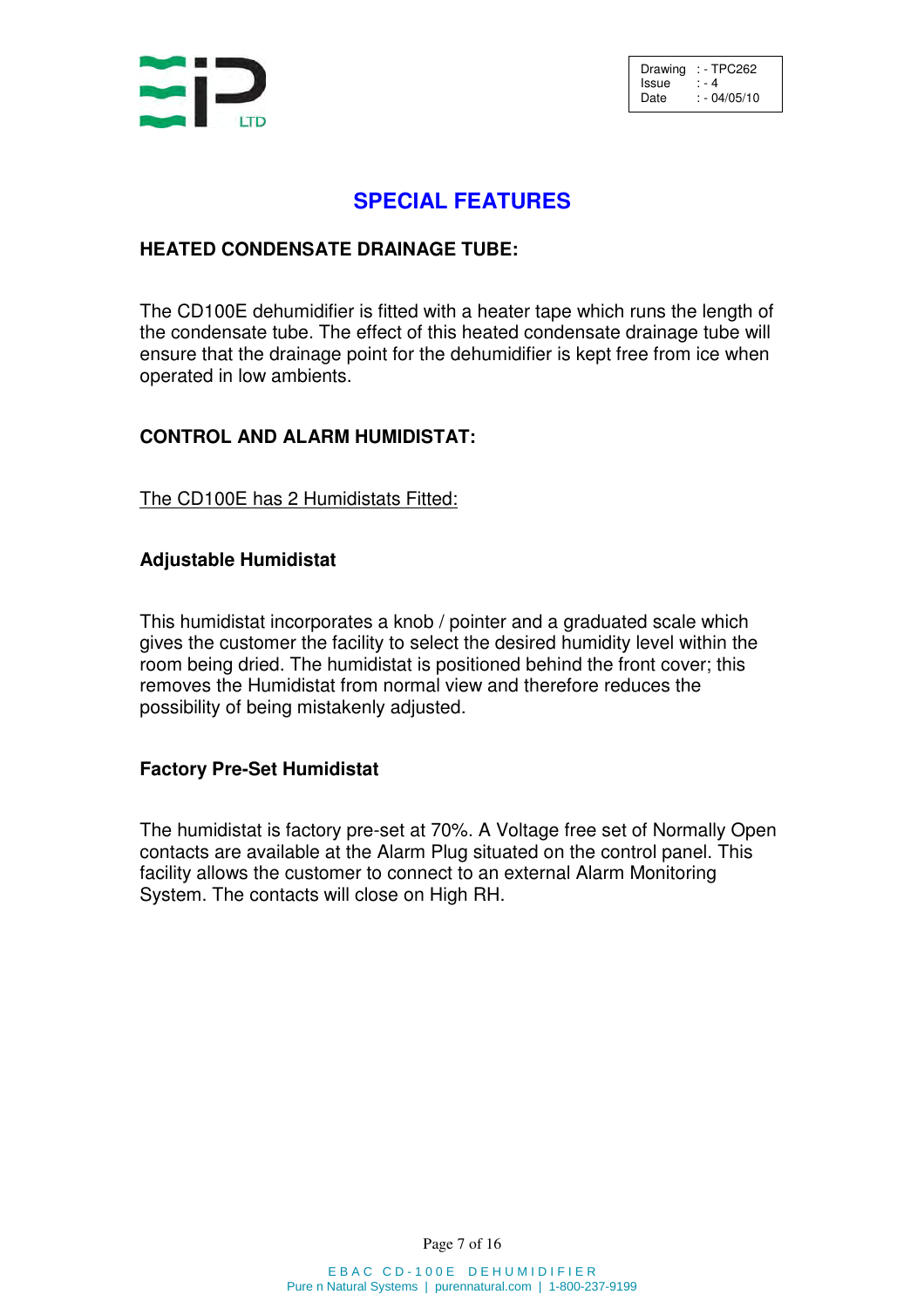

### **ROUTINE MAINTENANCE**

#### **WARNING:**

### ENSURE THAT THE POWER CORD TO THE MACHINE HAS BEEN DISCONNECTED BEFORE CARRYING OUT ROUTINE MAINTENACE ON ITEMS 1, 2, 3, 4, AND 5.

To ensure continued full efficiency of the dehumidifier, maintenance procedures should be performed as follows:

1. Clean the surface of the evaporator and condenser coils by blowing the dirt out from behind the fins with compressed air. Hold the nozzle of the air hose away from the coil (approx 6") to avoid damaging the fins. Alternatively, vacuum clean the coils.

### **WARNING:** DO NOT STEAM CLEAN REFRIGERATION COILS

- 2. Check that the fan is firmly secured to the motor shaft and that the fan rotates freely. **The fan motor is sealed for life and therefore does not need oiling.**
- 3. To check the refrigerant charge, run the unit for 15 minutes and briefly remove the cover. The evaporator coil should be evenly frost coated across its surface. At temperatures above 25°C, the coil may be covered with droplets of water rather than frost. Partial frosting accompanied by frosting of the thin capillary tubes, indicates loss of refrigerant gas or low charge.
- 4. Check all wiring connections.
- 5. To check the operation of the defrost system, switch the machine on and leave it running for approximately 45 minutes. The machine will then enter "Hot Gas" defrost mode for approximately 4 minutes before returning to normal operation. If the unit will not defrost, the printed circuit timer board may be defective or the by-pass valve may be inoperable.

## **IF ANY OF THE PRECEDING PROBLEMS OCCUR, CONTACT THE EBAC SERVICE CENTER PRIOR TO CONTINUED OPERATION OF THE UNIT TO PREVENT PERMANENT DAMAGE.**

Page 8 of 16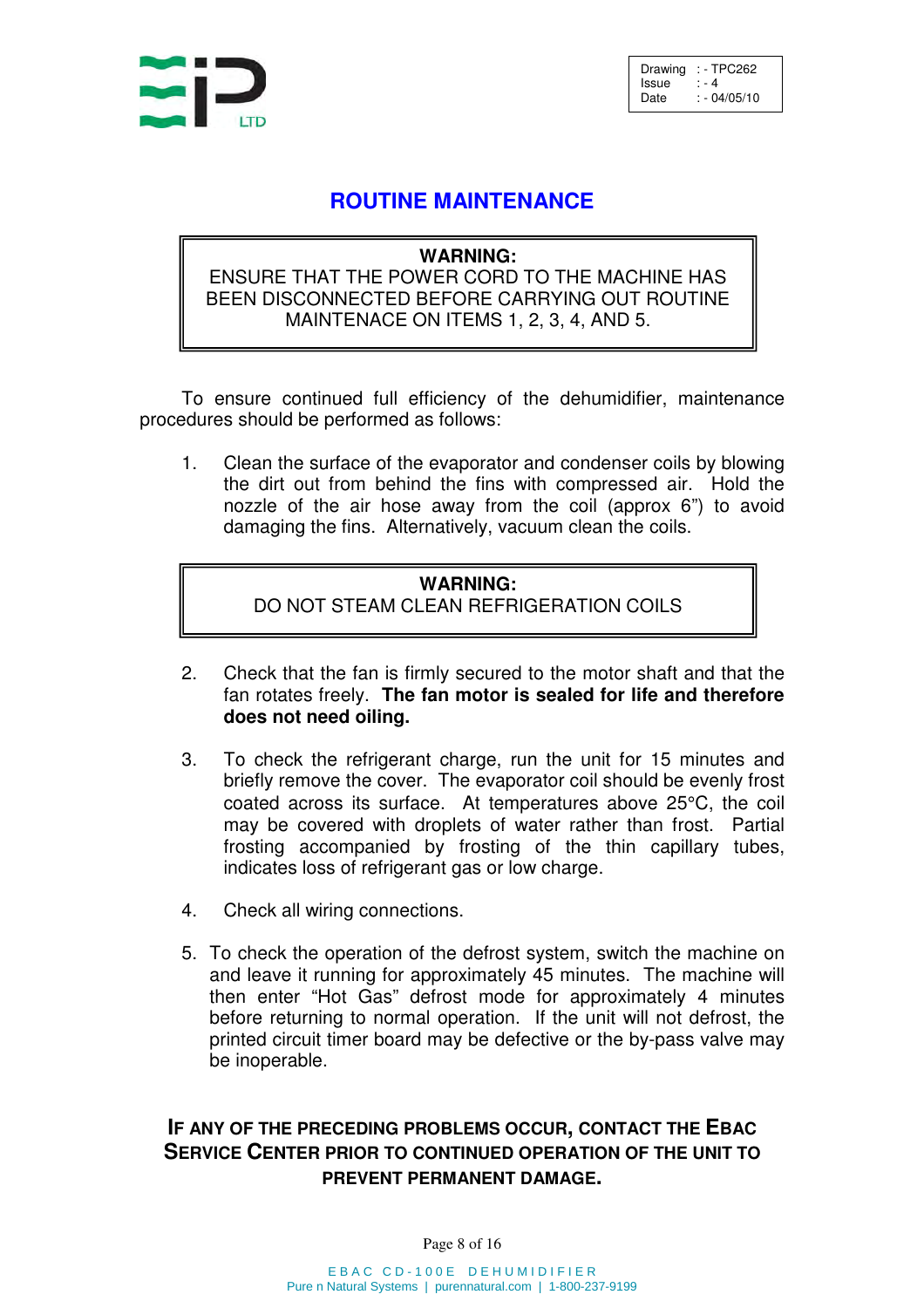

# **REPAIRS**

- 1. Should an electrical component fail, consult the Factory Service Center to obtain the proper replacement part.
- 2. If refrigerant gas is lost from the machine, it will be necessary to use a refrigeration technician to correct the fault. Contact the Factory Service Center prior to initiating this action.

Any competent refrigeration technician will be able to service the equipment. The following procedure must be used:

- a. The source of the leak must be determined and corrected.
- b. The machine should be thoroughly evacuated before recharging.
- c. The unit must be recharged with refrigerant measured accurately by weight.
- d. For evacuation and recharging of the machine, use the crimped and brazed charging stub attached to the side of the refrigerant compressor.

The charging stub should be crimped and rebrazed after servicing. **NEVER** allow permanent service valves to be fitted to any part of the circuit. Service valves may leak causing further loss of refrigerant gas.

3. The refrigerant compressor fitted to the dehumidifier is a durable unit that should give many years of service. Compressor failure can result from the machine losing its refrigerant gas. The compressor can be replaced by a competent refrigeration technician.

Failure of the compressor can be confirmed by the following procedure:

- a. Establish that power is present at the compressor terminals using a voltmeter.
- b. With the power disconnected, check the continuity of the internal winding by using meter across the compressor terminals. An open circuit indicates that the compressor should be replaced.
- c. Check that the compressor is not grounded by establishing that a circuit does not exist between the compressor terminals and the shell of the compressor.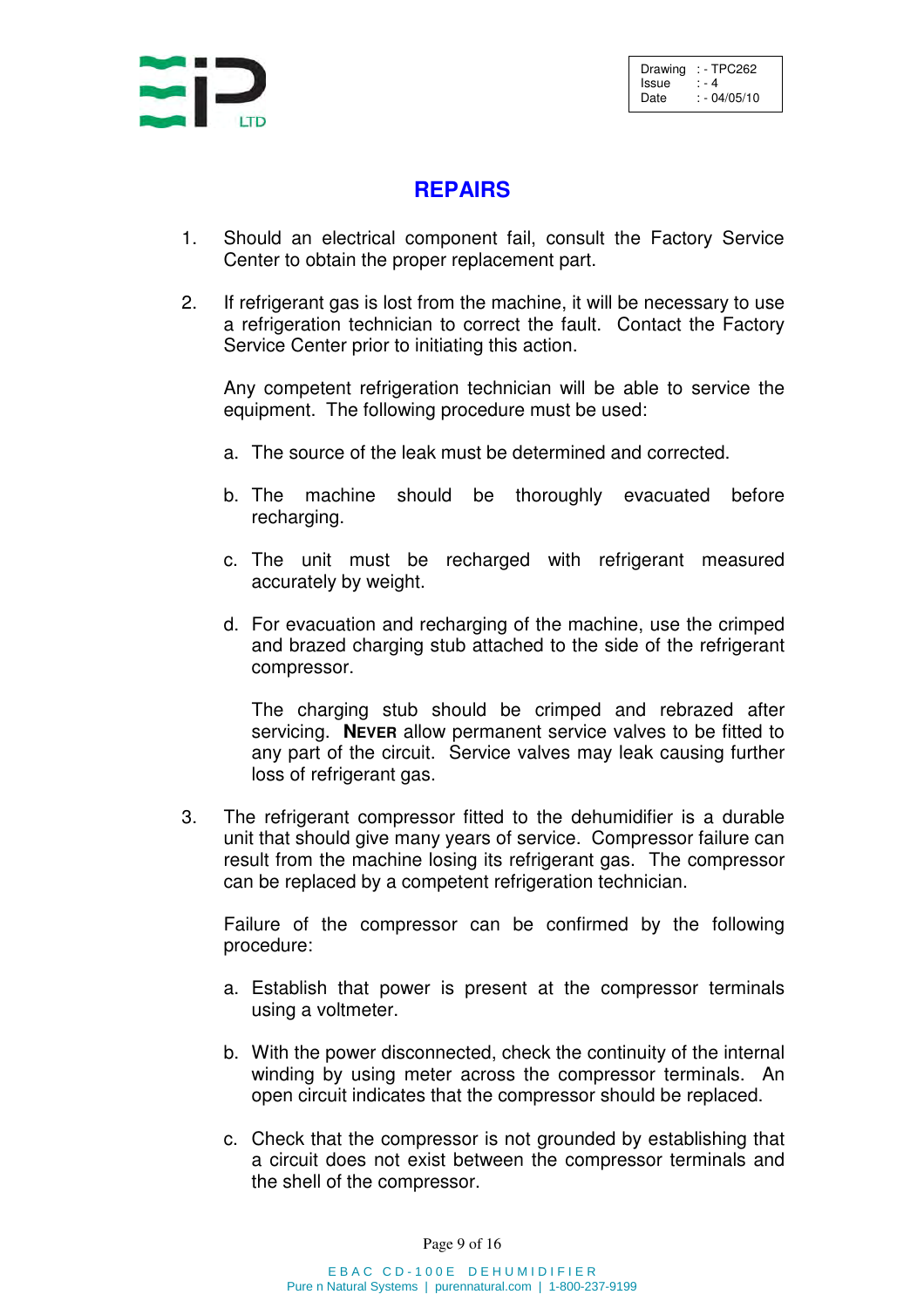

# **TROUBLESHOOTING**

| <b>SYMPTOM</b>                        | <b>CAUSE</b>                                                                                                                   | REMEDY                                                                                                                                                                             |  |
|---------------------------------------|--------------------------------------------------------------------------------------------------------------------------------|------------------------------------------------------------------------------------------------------------------------------------------------------------------------------------|--|
| Unit inoperative<br>(no red light)    | 1. No power to unit                                                                                                            | 1. Check the power supply<br>and fuse                                                                                                                                              |  |
| Little or no airflow                  | 1. Loose fan on shaft<br>2. Fan motor burnt out<br>3. Dirty refrigeration coils<br>4. Loose electrical wiring<br>5. Fuse blown | 1. Tighten fan<br>2. Replace the fan motor<br>3. See Routine Maintenance<br>Section<br>4. Check the wiring diagram<br>to find fault and repair<br>5. Replace the fuse              |  |
| Little or no water<br>extraction      | 1. Insufficient air movement<br>2. Compressor fault<br>3. Loss of refrigerant gas<br>4. Blocked filter dryer                   | 1. Check all of the above<br>2. Contact the Factory<br><b>Service Center</b><br>3. Contact the Factory<br><b>Service Center</b><br>4. Contact the Factory<br><b>Service Center</b> |  |
| Little or no defrost<br>when required | 1. Faulty Timer<br>2. Faulty bypass timer                                                                                      | 1. Contact the Factory<br><b>Service Center</b><br>2. Contact the Factory<br><b>Service Center</b>                                                                                 |  |
| <b>Unit vibrates</b><br>excessively   | 1. Loose compressor mounts<br>damaged<br>2. Damaged Fan                                                                        | 1. Tighten the nuts on the<br>compressor mounts<br>2. Remove obstruction                                                                                                           |  |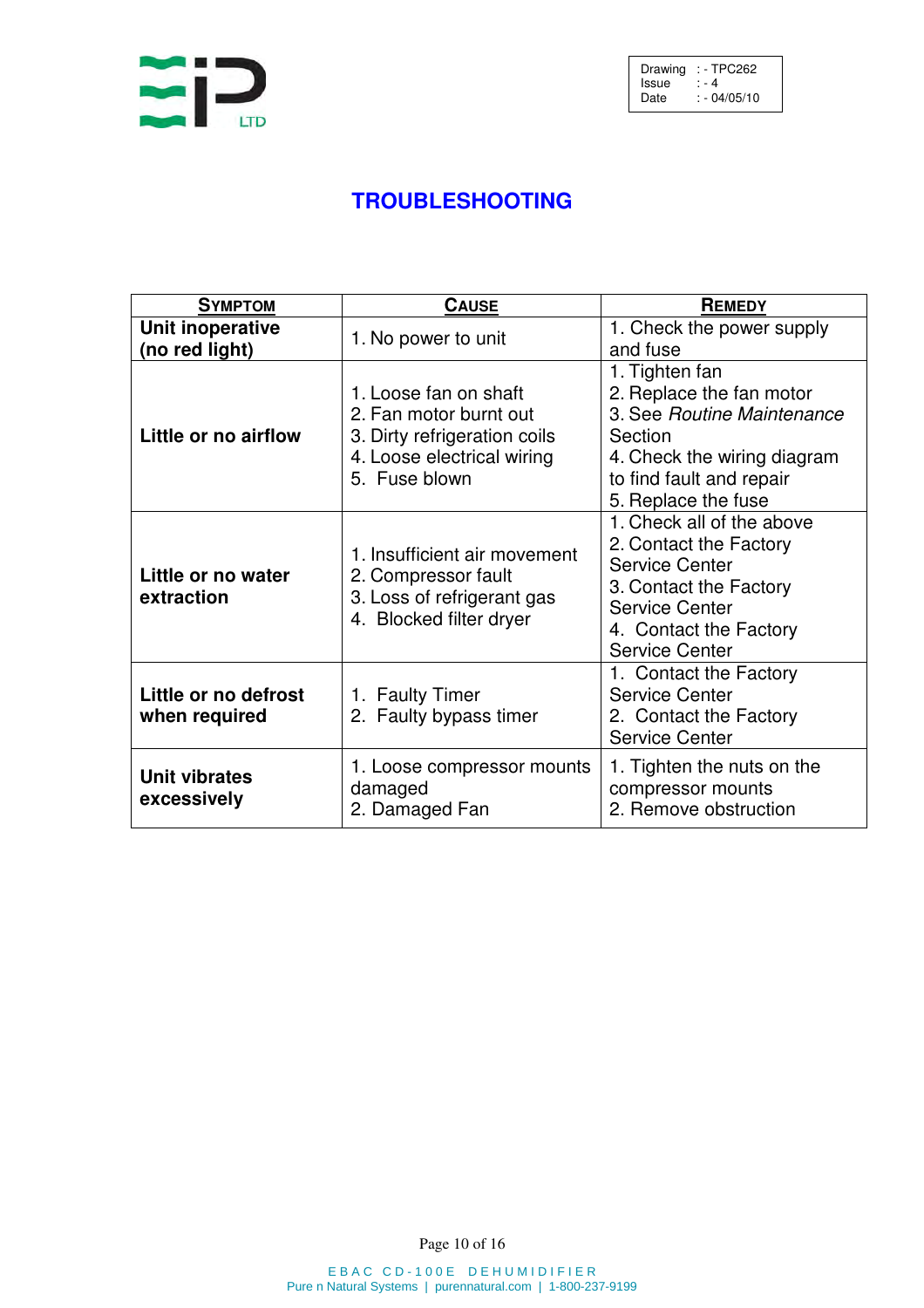

# **CD100E SPARE PARTS LIST**

| <b>Part</b>   |                                        |  |
|---------------|----------------------------------------|--|
| <b>Number</b> | <b>Description</b>                     |  |
| 1600500       | <b>DEFROST TIMER</b>                   |  |
| 3014251       | CAPILLIARY TUBE .047 2 pcs.<br>48" Per |  |
| 3014338       | <b>UNREINFORCED PVC TUBE</b>           |  |
| 3020116       | <b>COMPRESSOR</b>                      |  |
| 3020727       | <b>CONDENSER COIL</b>                  |  |
| 3020732       | <b>EVAPORATOR COIL</b>                 |  |
| 3020810       | <b>DEFROST VALVE</b>                   |  |
| 3020904       | <b>FILTER DRYER</b>                    |  |
| 3030373       | <b>CONTACTOR</b>                       |  |
| 3030420       | <b>SOLENOID COIL</b>                   |  |
| 3030555       | <b>ROTARY SWITCH</b>                   |  |
| 3031206       | <b>PVC 4-CORE MAINS CABLE</b>          |  |
| 3033021       | <b>FLOAT SWITCH</b>                    |  |
| 3035145       | <b>HUMIDISTAT</b>                      |  |
| 3035774       | <b>MOTOR</b>                           |  |
| 3035997       | <b>PANEL MOUNTING PLUG</b>             |  |
| 3035998       | <b>FREE SOCKET</b>                     |  |
| 3036337       | <b>RUN CAPACITOR</b>                   |  |
| 3036347       | PTCR CAPACITOR                         |  |
| 3083508       | <b>CLAW LATCH</b>                      |  |
| 3086101       | <b>JUBILEE CLIP</b>                    |  |
| 3090611       | <b>KNOB</b>                            |  |
| 3090612       | <b>KNOB CAP BLACK</b>                  |  |
| 3090613       | <b>KNOB POINTER</b>                    |  |
| 3090645       | <b>KNOB CAP RED</b>                    |  |
| 3940002       | <b>AXIAL FAN</b>                       |  |

Page 11 of 16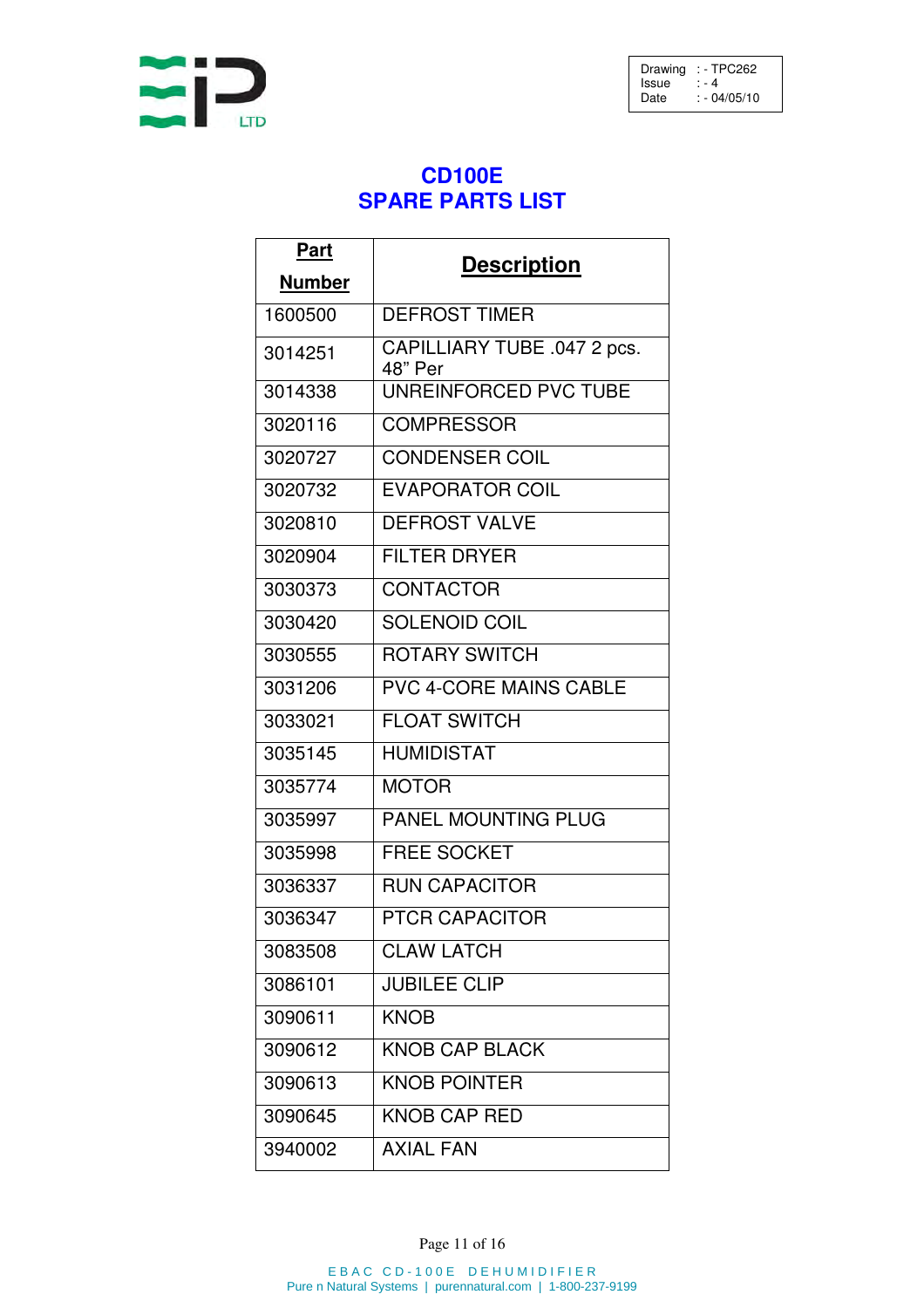

# **CD100 / CD100E WALL MOUNTING BRACKET KIT PART NUMBER 1027301**

### **KIT CONTENTS:**

| Item              | Qty            | <b>Description</b>                       | <b>Packed</b> | <b>Received</b> |
|-------------------|----------------|------------------------------------------|---------------|-----------------|
| 1                 | $\overline{2}$ | <b>Frame Hook Rail</b>                   |               |                 |
| $\mathbf{2}$      | 1              | <b>Frame Location Angle</b>              |               |                 |
| 3                 | 1              | <b>Frame Top Angle</b>                   |               |                 |
| 4                 | $\mathbf{2}$   | <b>Frame Bottom Angle</b>                |               |                 |
| 5                 | $\mathbf{2}$   | 'U' Channel With Foot                    |               |                 |
| 6                 | $\mathbf{2}$   | <b>Frame Support</b>                     |               |                 |
| 7                 | 3              | 3/16" Dome Head Rivet                    |               |                 |
| 8                 | 10             | M8 X 25mm Hex Head Screw                 |               |                 |
| 9                 | 10             | <b>M8 Spring Washer</b>                  |               |                 |
| 10                | 10             | <b>M8 Flat Washer</b>                    |               |                 |
| 11                | 10             | <b>M8 Spring Nut and Plate</b>           |               |                 |
| $12 \overline{ }$ | 6              | <b>End Cap</b>                           |               |                 |
| 13                | 1              | <b>Mounting Fame Assembly</b><br>1027301 |               |                 |
| 14                | 1              | <b>Installation Drawing 5060117</b>      |               |                 |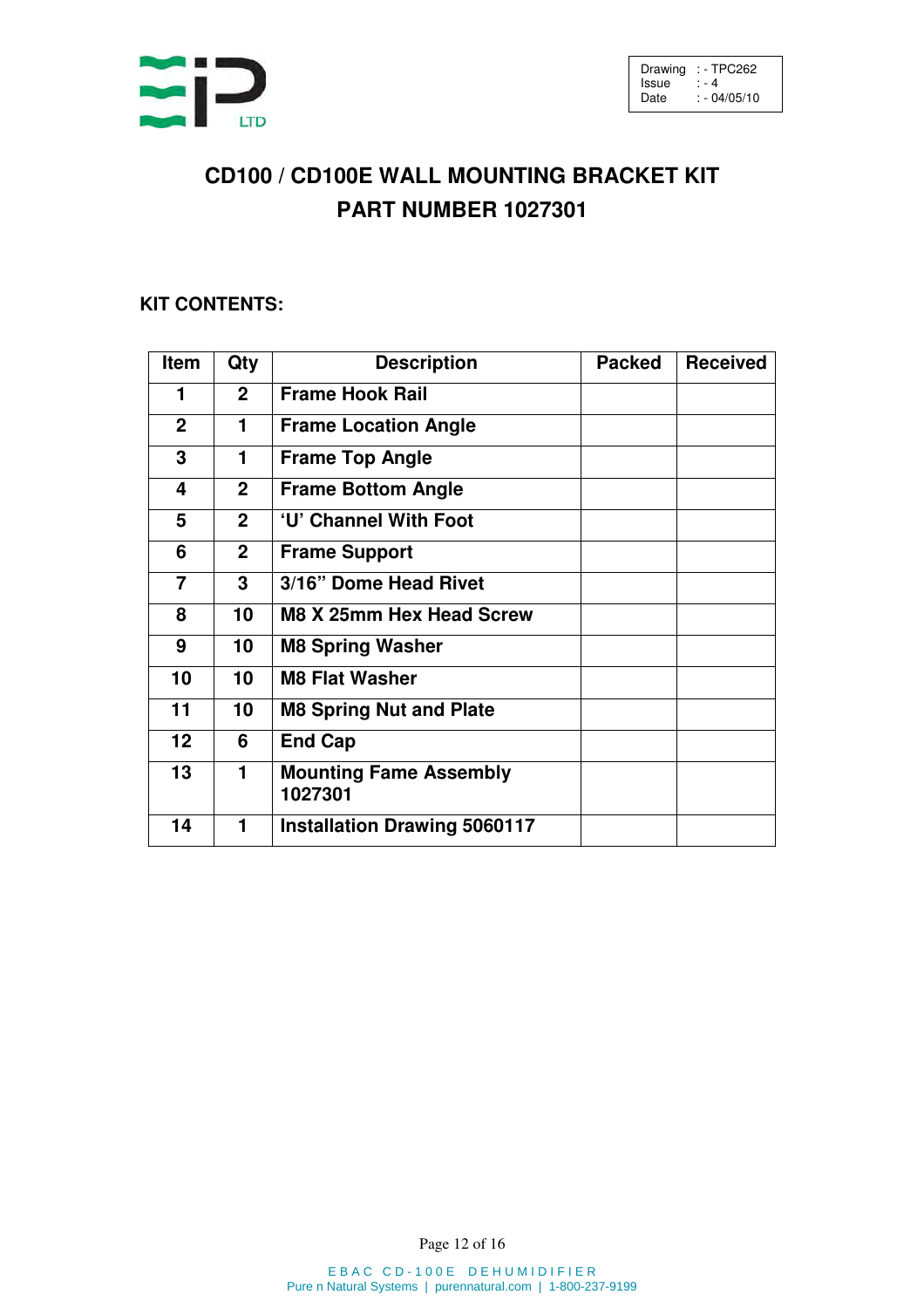

# **Assembly Instructions:**

With reference to the table above unpack the Mounting Frame Kit and check for completeness.

With reference to Drawing 1027301 Assemble the mounting frame as follows:-

- 1. Using Items 8, 9, 10, 11 assemble Items 4 and 5 ensuring the edge of the foot is flush with the end of Item 4.
- 2. Using Items 8, 9, 10, 11 assemble Items 5 and 3 ensuring the distance of 900mm +/- 2mm is maintained over Items 4.
- 3. Using Items 8, 9, 10, 11 assemble Items 1, 4 and 6 ensuring the front edges are flush.
- 4. Insert Item 12 into the front of the 'U' Channel.
- 5. Drill the appropriate fixing holes into Item 3 to secure bracket onto the wall.
- 6. Secure the bracket to the wall
- 7. With reference to Drawing 5060117 Position the CD100 / CD100E onto the Wall Mounted Bracket.
- 8. Using Item 6 assemble items 1 and 2 ensuring the fingers of Item 2 locate into the CD100 chassis.
- 9. Secure the CD100 / CD100E with the 2 Claw Clamps onto Item 1.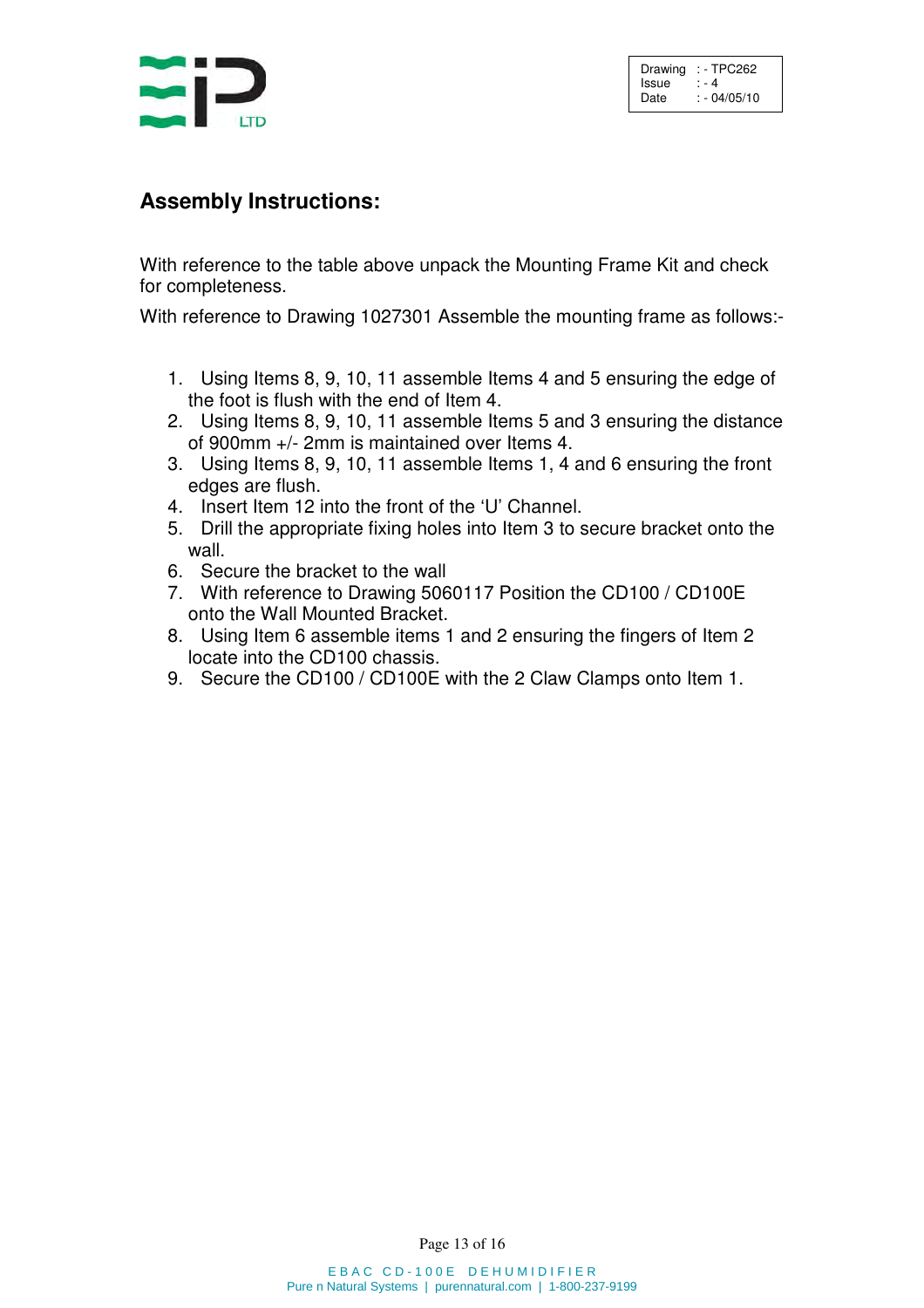

# LIMITED WARRANTY

Our products carry a one-year unconditional warranty against any defects in workmanship or material. This warranty will cover all parts and labor required to repair your Ebac product. This warranty is invalid if the unit has been abused, damaged, whether intentional or accidental, or if any modifications have been made to the unit.

THE FOREGOING WARRANTY IS EXCLUSIVE AND IS ISSUED IN LIEU OF ALL OTHER WARRANTIES (WHETHER WRITTEN, ORAL, OR IMPLIED) INCLUDING THE WARRANTY OF MERCHANTABILITY AND THE WARRANTY OF FITNESS FOR A PARTICULAR PURPOSE. EBAC INDUSTRIAL PRODUCTS, INC. DISCLAIMS ANY LIABILITY FOR CONSEQUENTIAL DAMAGES, LOST PROFITS, OR INCIDENTAL DAMAGES FOR BREACH OF ANY WRITTEN OR IMPLIED WARRANTY WITH RESPECT TO THE FOREGOING DESCRIBED MERCHANDISE.

For Your Records: Model:

 $S/N$ : Date Received:

SAVE THIS SECTION FOR YOUR RECORDS CLIP AND RETURN THIS CARD

#### **PLEASE NOTE**

To ensure that your Ebac Dehumidifier is accorded the full coverage provided by this warranty, please complete and mail this card at your earliest convenience.

**Thank You**

| <b>WARRANTY REGISTRATION</b>                                                                             |  |  |      |                         |
|----------------------------------------------------------------------------------------------------------|--|--|------|-------------------------|
|                                                                                                          |  |  | DATE | RECEIVED ______________ |
|                                                                                                          |  |  |      |                         |
|                                                                                                          |  |  |      |                         |
|                                                                                                          |  |  |      |                         |
|                                                                                                          |  |  |      |                         |
|                                                                                                          |  |  |      |                         |
| Ebac Industrial Products.<br>700 Thimble Shoals Boulevard, Suite 109, Newport News, Virginia. 23606-2575 |  |  |      |                         |

Page 14 of 16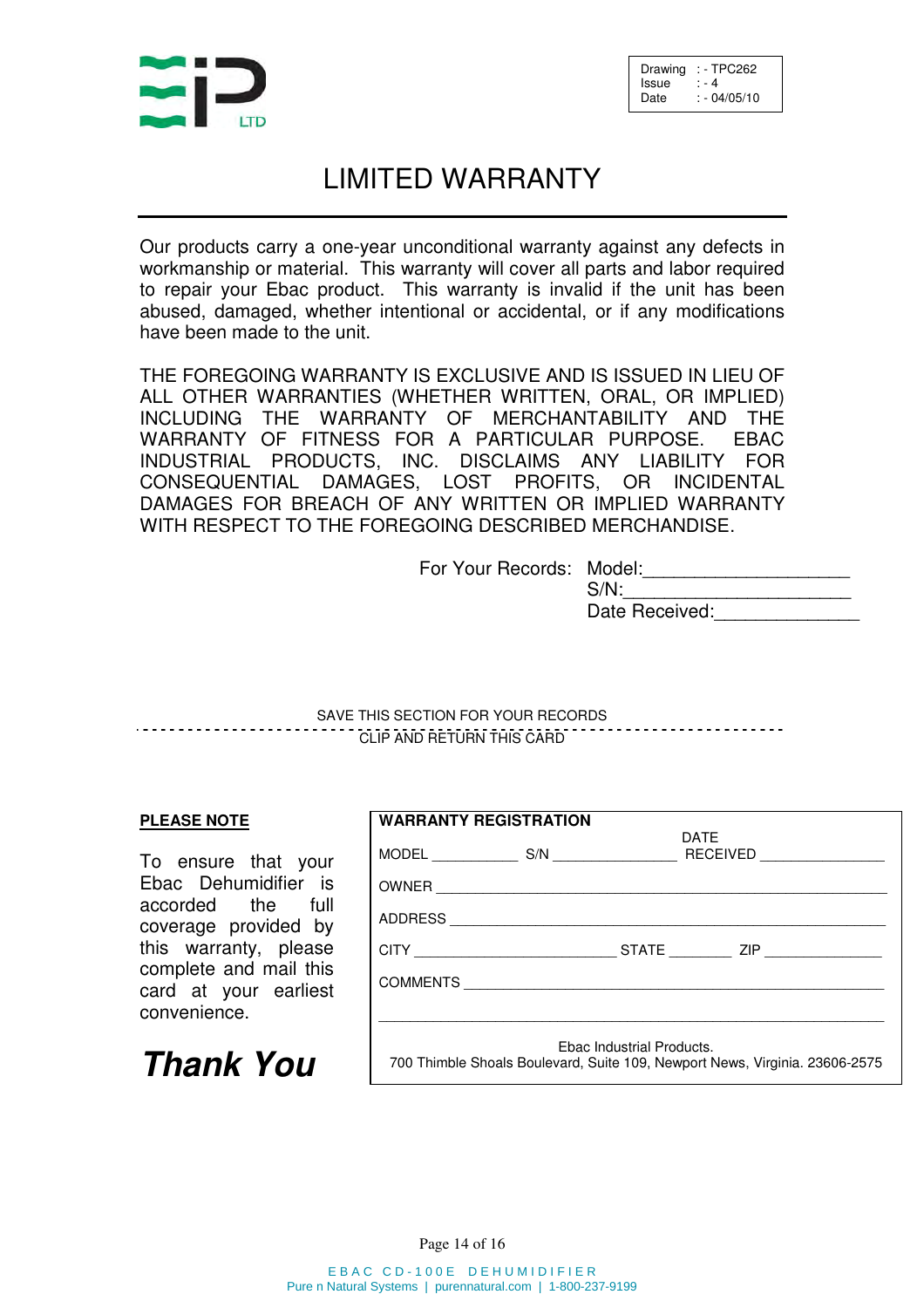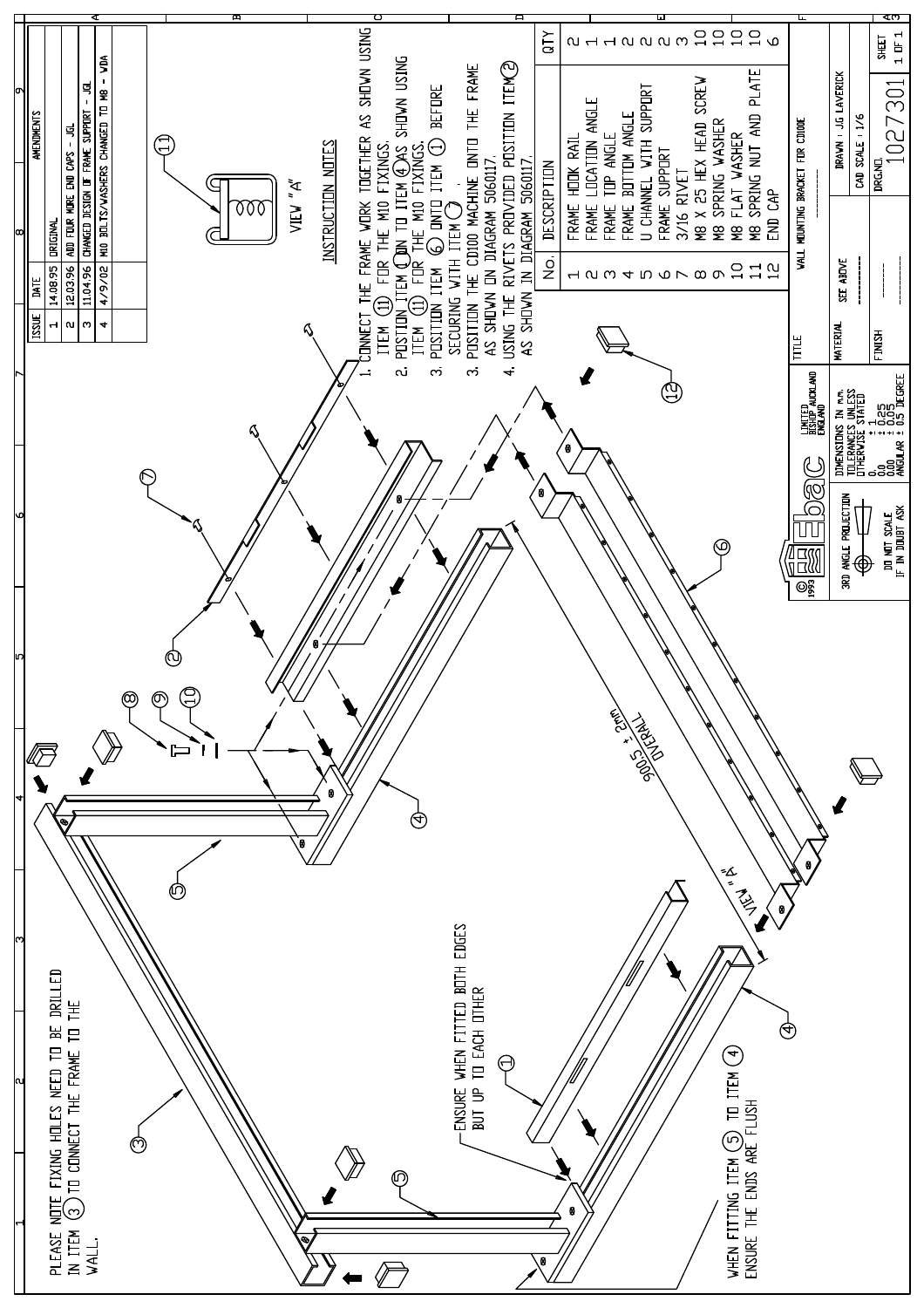

Page 15 of 16

E B A C C D - 100 E D E H U M I D I F I E R Pure n Natural Systems | purennatural.com | 1-800-237-9199